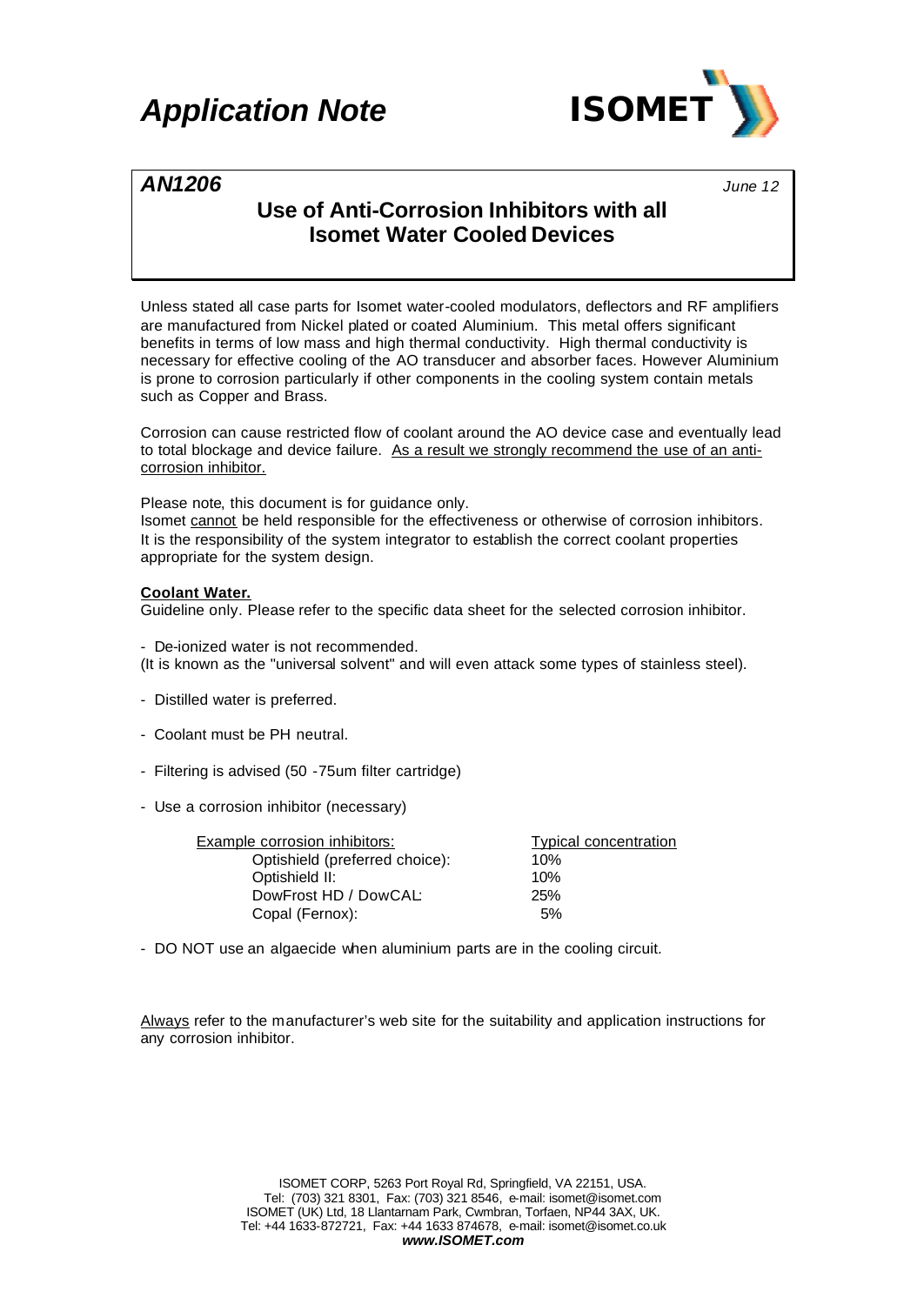# *Application Note ISOMET*



The addition of a corrosion inhibitor such as Optishield should allow the use of our standard aluminum AO devices in most laser coolant circuits with greatly reduced risk of corrosion.

### **Notes:**

- Optishield (standard) has some algaecide properties.
- The corrosion inhibitor concentrations must be checked regularly according to the manufacturer's instructions.
- It is important to check compatibility with other potentially sensitive components in the same coolant system.
- Allowance must be made for the reduced cooling capacity when additives are used in water. As a general rule, add 10% to the chiller rating.